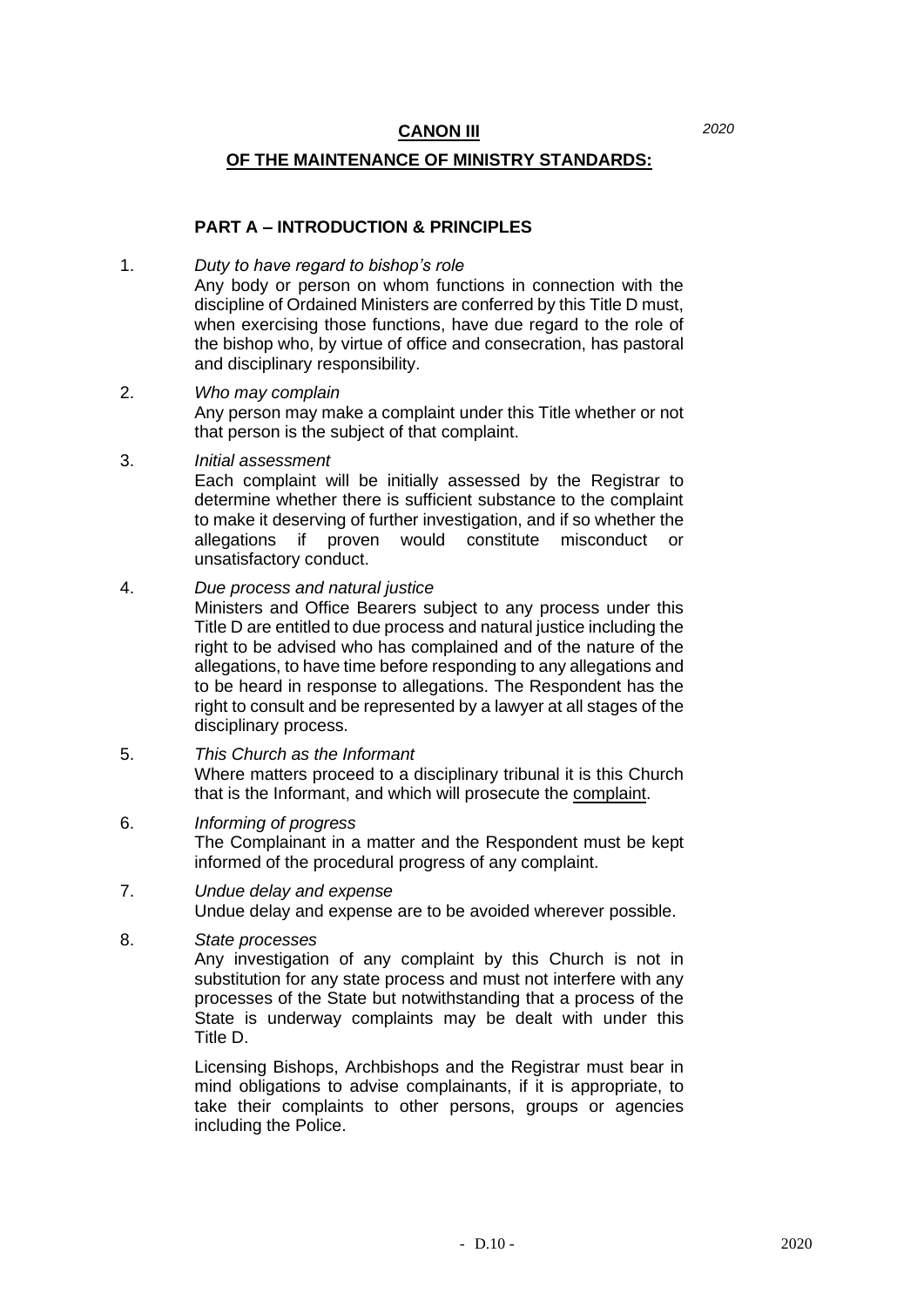9. *Customs of Tikanga*

The application of "Duties of Clerical Office," and "Pastoral Relationships" (Title D, Canon I, clauses 5 and 18) will take due account of the expectations and customs of each Tikanga within this Church of Ministers within that Tikanga.

The maintenance of "Duties of Clerical Office," and "Pastoral Relationships" (Title D, Canon I, clauses 5 and 18) across the Tikanga will be observed by the application of Title B Canon XX principles between the Tikanga.

10. *Pastoral care*

This Church has a duty to provide appropriate pastoral care and support both to any complainant and the respondent and the Registrar shall satisfy himself or herself that such support has been offered.

- 11. *Multiple complaints* No Bishop, Minister or Office Bearer may be subject to this Title D process more than once in connection with the same incident or breach of standards.
- 12. *Protection*

Church communities need to be protected from damage by Ministers and Office Bearers who fall short of proper standards and also from harm done by unfounded or malicious complaints.

# **PART B – DISCIPLINARY PROCESS**

- 13. The provisions of this canon shall have effect for the purpose of regulating proceedings against any Bishop, Minister or Office Bearer against whom a complaint has been received.
- 14. No disciplinary proceedings under this Title D may be instituted unless the behaviour in question, or the last instance of it in the case of a series of acts or omissions, occurred within the period of three years prior to the date of the complaint except for:
	- (a) when the conduct complained of is conduct as a result of which the person concerned has been convicted proceedings may be instituted within three years of the conviction becoming conclusive;
	- (b) where the Registrar of the Ministry Standards Commission considers there was good reason why the complainant did not complain at an earlier date in which case the limitation period may extend from three to six years;
	- (c) where the misconduct in question is conduct of a sexual nature in which case there is no time period prescribed.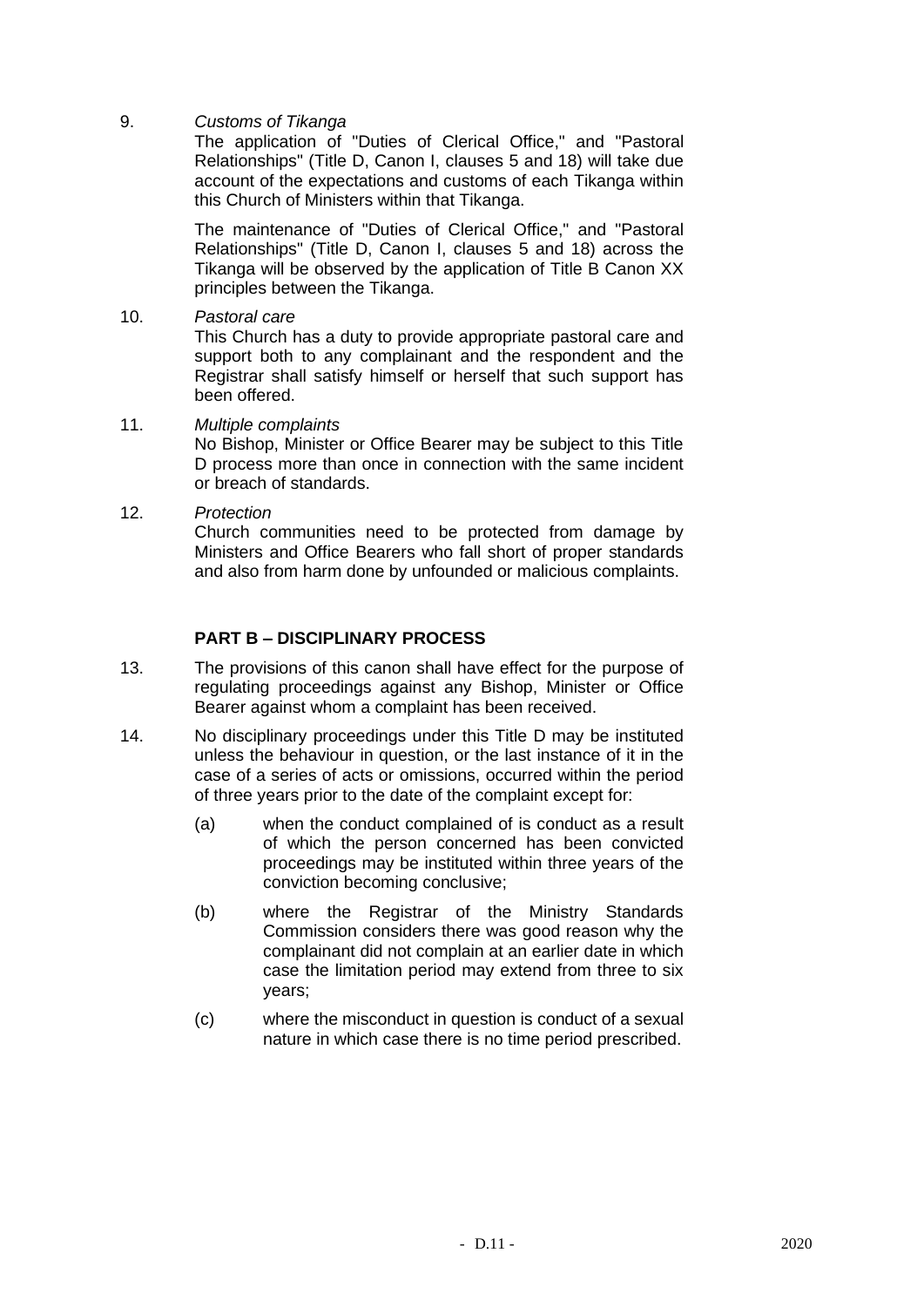- 15. No disciplinary proceedings under this Title D may be instituted where a complaint deals with an event or events which have previously been the subject of a complaint which has been resolved or determined.
- 16. The Ministry Standards Commission may prescribe regulations, not inconsistent with this Title D, setting out the detailed process for the receipt of complaints, their investigation and the conduct of disciplinary proceedings covering matters such as:
	- (a) the form of complaints;
	- (b) where complaints may be lodged;
	- (c) any filing fees to be paid for any application and scales of costs which may be imposed in relation to proceedings;
	- (d) what supporting information, if any, should be provided with a complaint;
	- (e) the form of notification to respondents;
	- (f) whether disclosure of the complainant's contact details should be made to the respondent; and
	- (g) the steps to be taken prior to a hearing by any tribunal.

# **PART C – ASSESSMENT OF COMPLAINT**

- 17. Every complaint alleging a breach of standards received by a Bishop, Minister or Office Bearer must be notified to the Registrar in writing.
- 18. On receipt of the complaint the Registrar must then conduct an assessment of the complaint and form a view as to:
	- (a) whether the conduct complained of, if proven, could constitute unsatisfactory conduct or misconduct;
	- (b) whether there is sufficient substance to the complaint to justify proceeding further under this Title D:
	- (c) whether the complainant has a proper interest in making the complaint;
	- (d) whether the complaint is time-barred under clause 14 of this canon; and
	- (e) whether the event or events have already been complained of and the complaint has been resolved so that clause 15 applies.
- 19. Where the complaint is against an Ordained Minister then the complaint must be automatically dismissed where the complaint alleges the Ordained Minister:
	- (a) conducted a service of blessing which has been authorised pursuant to Title G Canon XIV clause 8;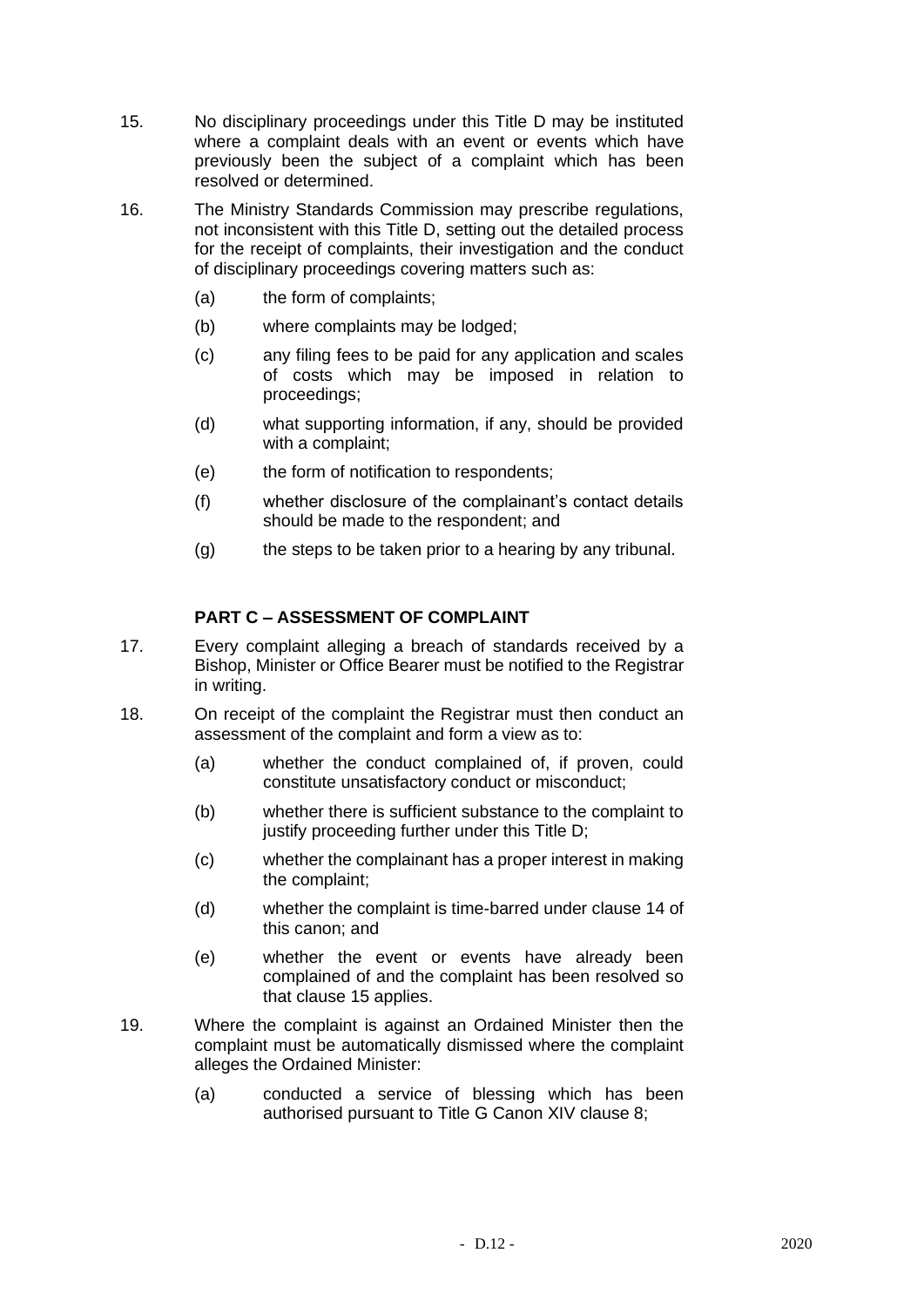- (b) refused to conduct a service of blessing which has been authorised pursuant to Title G Canon XIV clause 8; or
- (c) preached or taught that such services are, or are not, consistent with Holy Scripture and the doctrine of this Church.
- 20. Where the complaint is against a Bishop then the complaint must be automatically dismissed where the complaint alleges the Bishop:
	- (a) authorised a service pursuant to Title G Canon XIV clause 8;
	- (b) refused to authorise a service pursuant to Title G Canon XIV clause 8; or
	- (c) preached or taught that such services are, or are not, consistent with Holy Scripture and the doctrine of this Church.
- 21. In assessing the complaint the Registrar may make such further enquiries of the complainant or respondent as the Registrar considers fit and must refer the complaint to the respondent and consider any submissions from the respondent on the complaint.
- 22. Having assessed the complaint the Registrar shall within 30 days of receipt of a complaint, or such further period of time the Registrar considers justified in the circumstances of the case, provide a written report to the Licensing Bishop or, in the case of a complaint about a Bishop, the Archbishop, setting out the Registrar's assessment of the complaint and the recommended course of action.
- 23. In any written report under clause 22 the Registrar shall:
	- (a) if the behaviour complained of, if proven, would constitute unsatisfactory conduct and none of clause 18(b) to (e) apply recommend that the Licensing Bishop or, in the case of a Bishop, the Archbishop resolve the complaint;
	- (b) if the behaviour complained of, if proven, would constitute misconduct and none of clause 18(b) to (e) apply recommend that disciplinary proceedings be instituted;
	- (c) if it is found the complainant has no proper interest in making the complaint recommend it be dismissed;
	- (d) if it is found the complaint is time-barred recommend it be dismissed;
	- (e) if it is found the conduct has already been complained of and the complaint has been resolved recommend it be dismissed;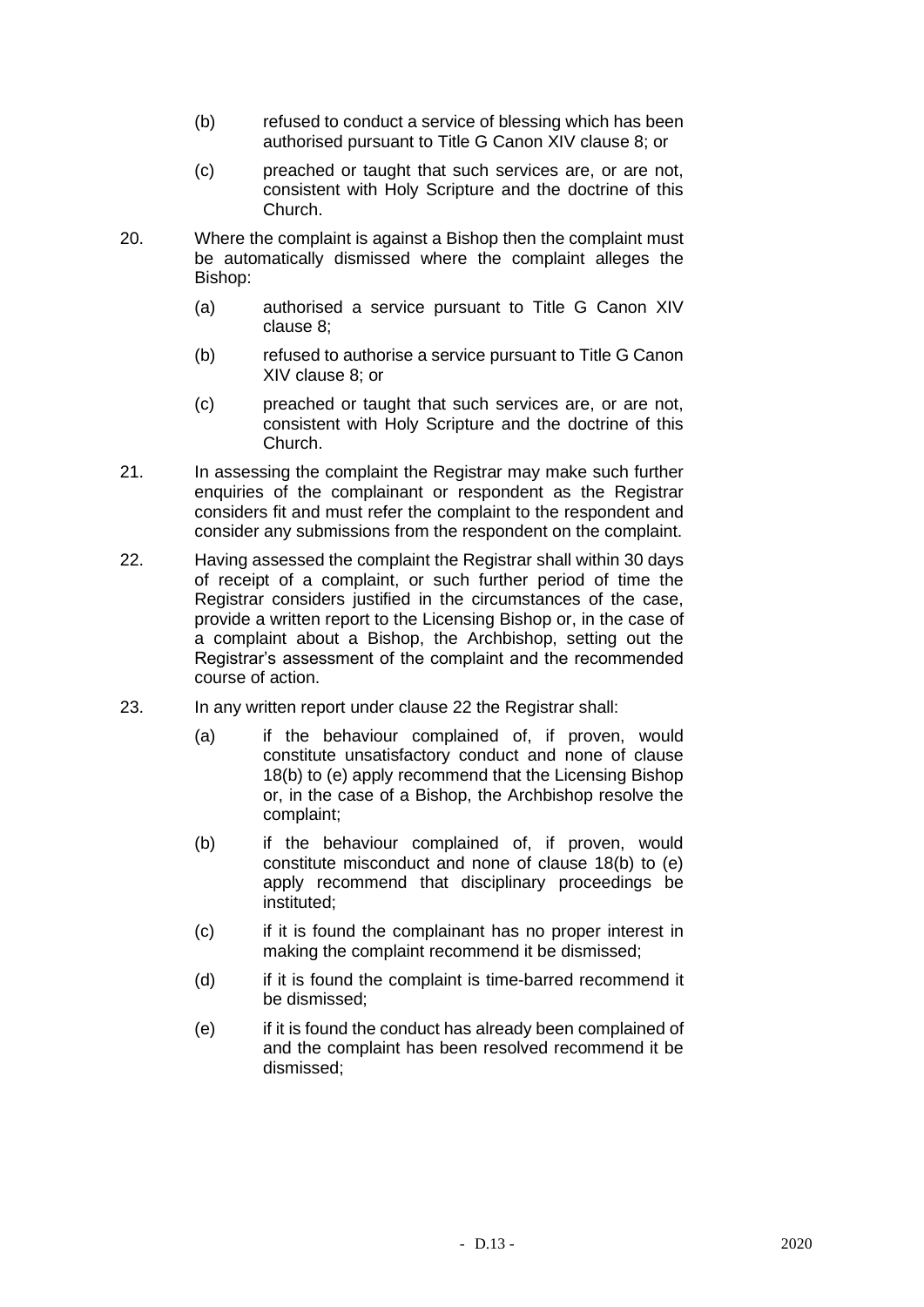- (f) if there is insufficient substance to the complaint to justify proceeding further under this Title D recommend it be dismissed; or
- (g) if the Registrar considers on reasonable grounds that the complaint is vexatious recommend that it be dismissed.
- 24. The Licensing Bishop or, in the case of a Bishop, the Archbishop must follow the course of action recommended by the Registrar in any written report under clause 22 after the process at clauses 26 to 29 are completed at which point formal notice of the decision must be provided in writing to the complainant and respondent.
- 25. At the same time as the written decision is provided, both the complainant and respondent shall be provided with the name of a person to be available to each of them for their pastoral support, chosen by the Registrar from the list of persons available to act as chaplains in that capacity.
- 26. Where the Registrar recommends a complaint be dismissed the Registrar shall provide notice of that recommendation and a copy of the written report under clause 22 to the complainant and to the respondent.
- 27. Within 30 days of receipt of a notice of recommendation and a copy of the written report under clause 22 the complainant may ask the Chair of the Ministry Standards Commission to review the recommendation. Such review shall be on the papers and shall not require an in-person hearing.
- 28. If on a review under clause 27 the Chair of the Ministry Standards Commission considers the dismissal to be plainly wrong then he or she may:
	- (a) reverse the decision and direct the complaint proceed in accordance with clause 23(a) or (b) (as appropriate); or
	- (b) remit the matter back to the Registrar for reconsideration.
- 29. Where a complaint is remitted to the Registrar for reconsideration and the Registrar recommends dismissal of the complaint following that reconsideration then clauses 27 and 28 of this canon will not apply.
- 30. Where the Registrar proposes to extend the 30-day period in clause 22 he or she shall inform the complainant and the respondent.
- 31. The Registrar may delegate any investigation work undertaken under this section to such person as he or she may designate.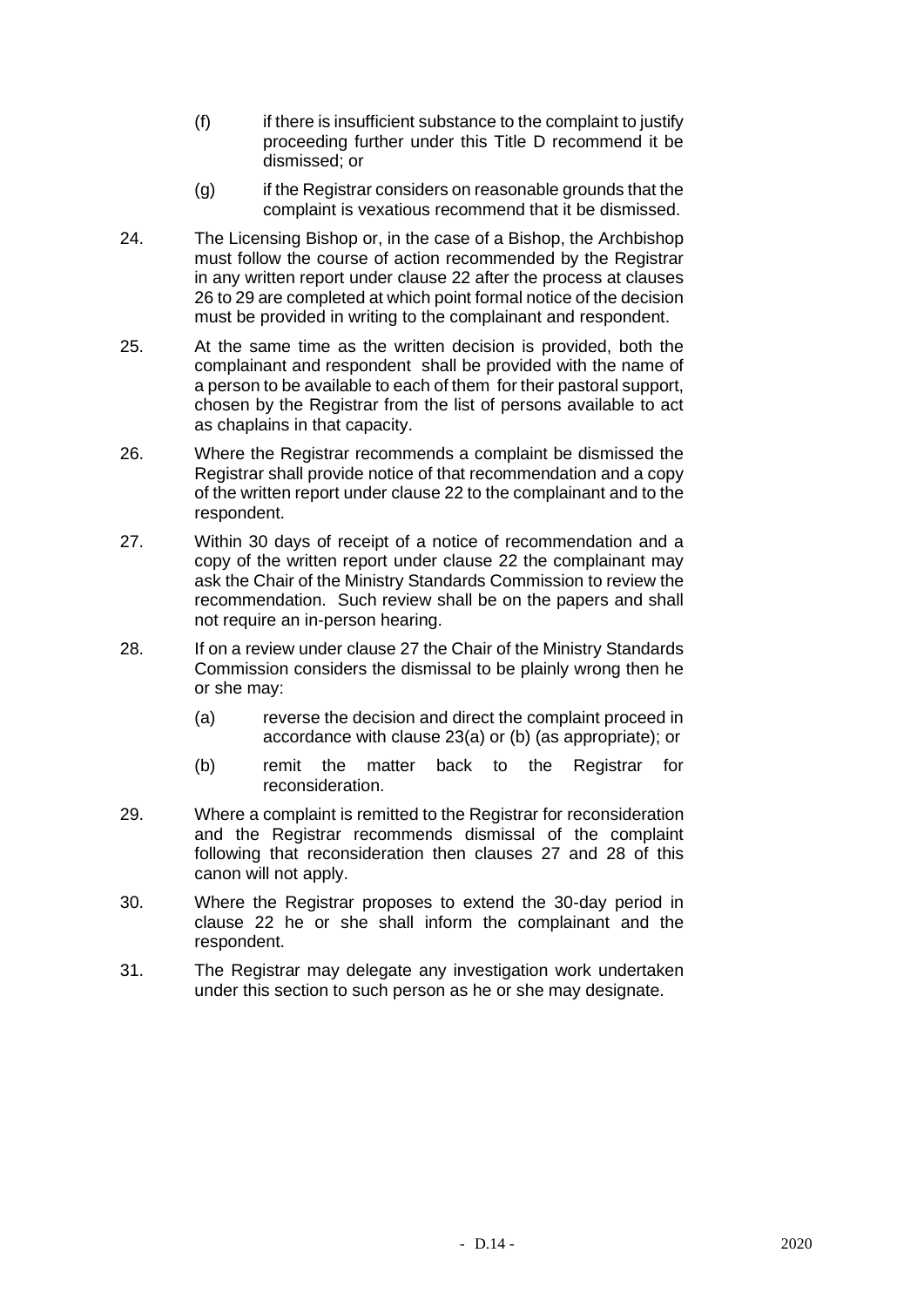## **PART D – FURTHER HANDLING OF COMPLAINTS OF UNSATISFACTORY CONDUCT**

- 32. Where the Registrar considers the complaint to be one of unsatisfactory conduct then the further handling of the complaint will be solely at the discretion of the Licensing Bishop or, in the case of a Bishop, the Archbishop and the outcome shall not prevent the issuing of a 'safe to receive' letter although the fact of the complaint and its resolution may be noted.
- 33. The courses of conduct available to the Licensing Bishop or, in the case of a Bishop, the Archbishop include:
	- (a) a process of reconciliation carried out in accordance with the principles of the relevant Tikanga;
	- (b) a full investigation into the complaint, following inquiry principles, after which the Licensing Bishop or, in the case of a Bishop, the Archbishop may admonish the respondent; and/or
	- (c) requiring the respondent to undertake further training or counselling.
- 34. In deciding which step to undertake under clause 33 the Licensing Bishop or, in the case of a Bishop, the Archbishop shall have regard to the principle of reconciliation and forgiveness.

### **PART E – FURTHER HANDLING OF COMPLAINTS OF MISCONDUCT**

35. Where the Registrar considers the complaint to be one of misconduct and recommends disciplinary proceedings be instituted then the provisions of this Part shall apply.

### *Institution of proceedings*

- 36. On the Licensing Bishop or, in the case of a Bishop, the Archbishop confirming to the Registrar that disciplinary proceedings are to be instituted:
	- (a) the Registrar will appoint a Church Advocate responsible for conducting the case on behalf of this Church from the list maintained by the Ministry Standards Commission;
	- (b) the Licensing Bishop or, in the case of a Bishop, the Archbishop will appoint a tribunal to hear the complaint from the list of tribunal members maintained by the Ministry Standards Commission;
	- (c) the Church Advocate will then prepare, in accordance with any regulations prescribed by the Ministry Standards Commission, a formal document (Complaint) setting out the conduct alleged, the date and place of the conduct where that is possible, and the particular breaches of canonical obligations alleged;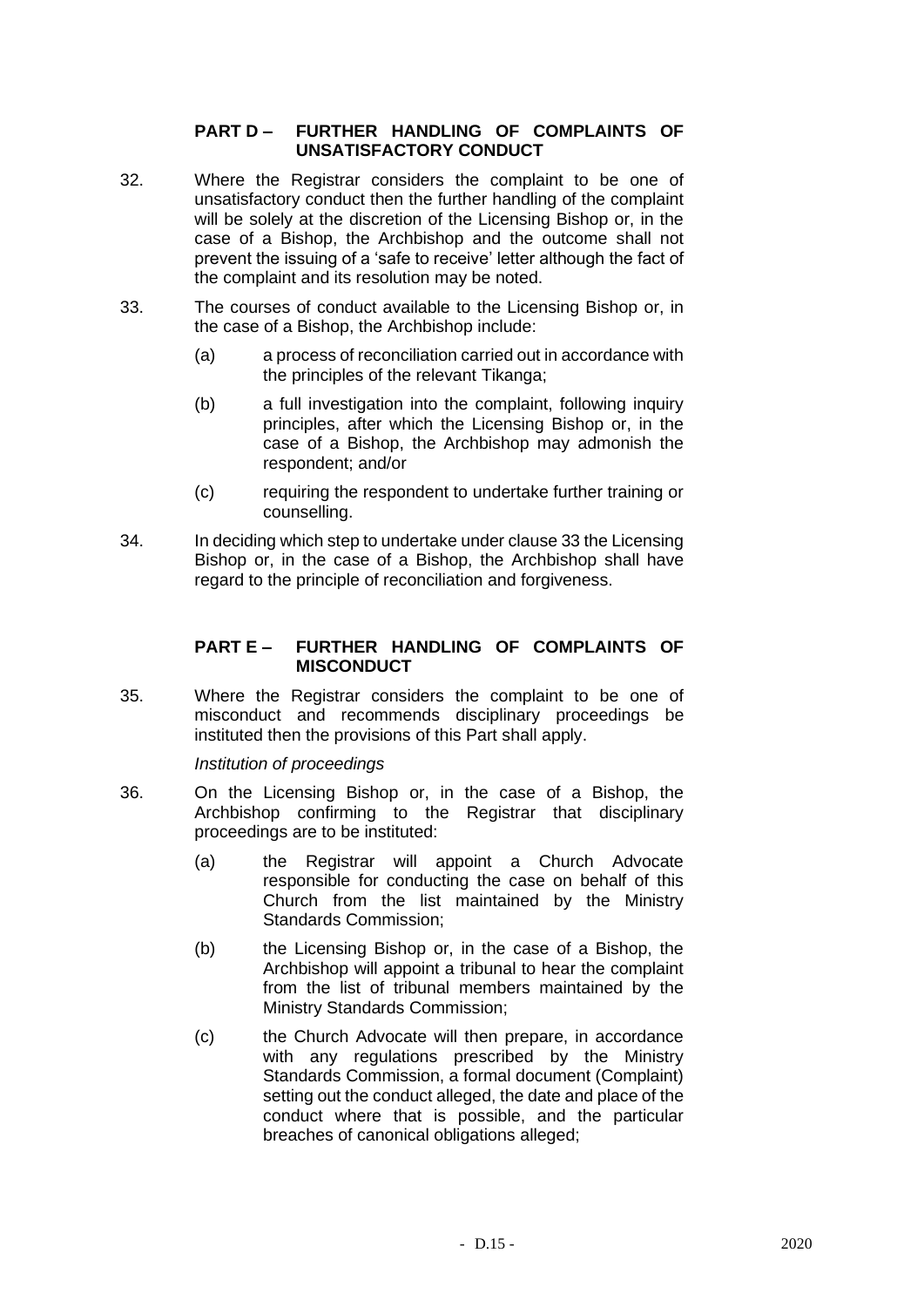- (d) the respondent is then to file, in accordance with any regulations prescribed by the Ministry Standards Commission, a formal document (Response) setting out the response to the Points of Complaint which may include the admission of all or part of it.
- 37. The costs of the Church Advocate, if any, will be met by the Ministry Standards Commission.
- 38. The Church Advocate may engage such other persons as he or she thinks fit to ensure the proper and efficient conduct of the complaint on behalf of this Church and the complainant.
- 39. As the complainant is not a party the Church Advocate must regularly communicate with the complainant as to the progress of the tribunal proceeding.

*Immediate Suspension on recommendation of the Registrar*

- 40. If, on receipt of a complaint the Registrar considers, on reasonable grounds, that a complaint is one that, if proven, would constitute misconduct and the continuation in office of the respondent could expose others to a risk of harm then:
	- (a) the Registrar may, having first provided twenty four hours' notice to the respondent and invited submissions, but without having provided a written report under clause 22, recommend to the Licensing Bishop or, in the case of a Bishop, the Archbishop the suspension of the respondent from office and/or ministry which recommendation must be followed by the Licensing Bishop or, in the case of a Bishop, the Archbishop with immediate effect;
	- (b) the Registrar must then proceed to prepare the written report required under clause 22; and
	- (c) the Registrar shall appoint a Church Advocate for the proceeding.
- 41. If a respondent is suspended from office and/or ministry under clause 40 then the respondent may immediately apply for the institution of disciplinary proceedings in which case:
	- (a) the provisions of this canon relating to the establishment of a tribunal shall be immediately followed; and
	- (b) the respondent may make an application to the tribunal for the suspension to be lifted;
	- (c) notice of any such application shall be given to the Church Advocate; and
	- (d) the Tribunal shall not recommend to the Licensing Bishop or, in the case of a Bishop, the Archbishop that the suspension should be lifted unless the tribunal is satisfied that:
		- (i) there is no case to be answered by the respondent; and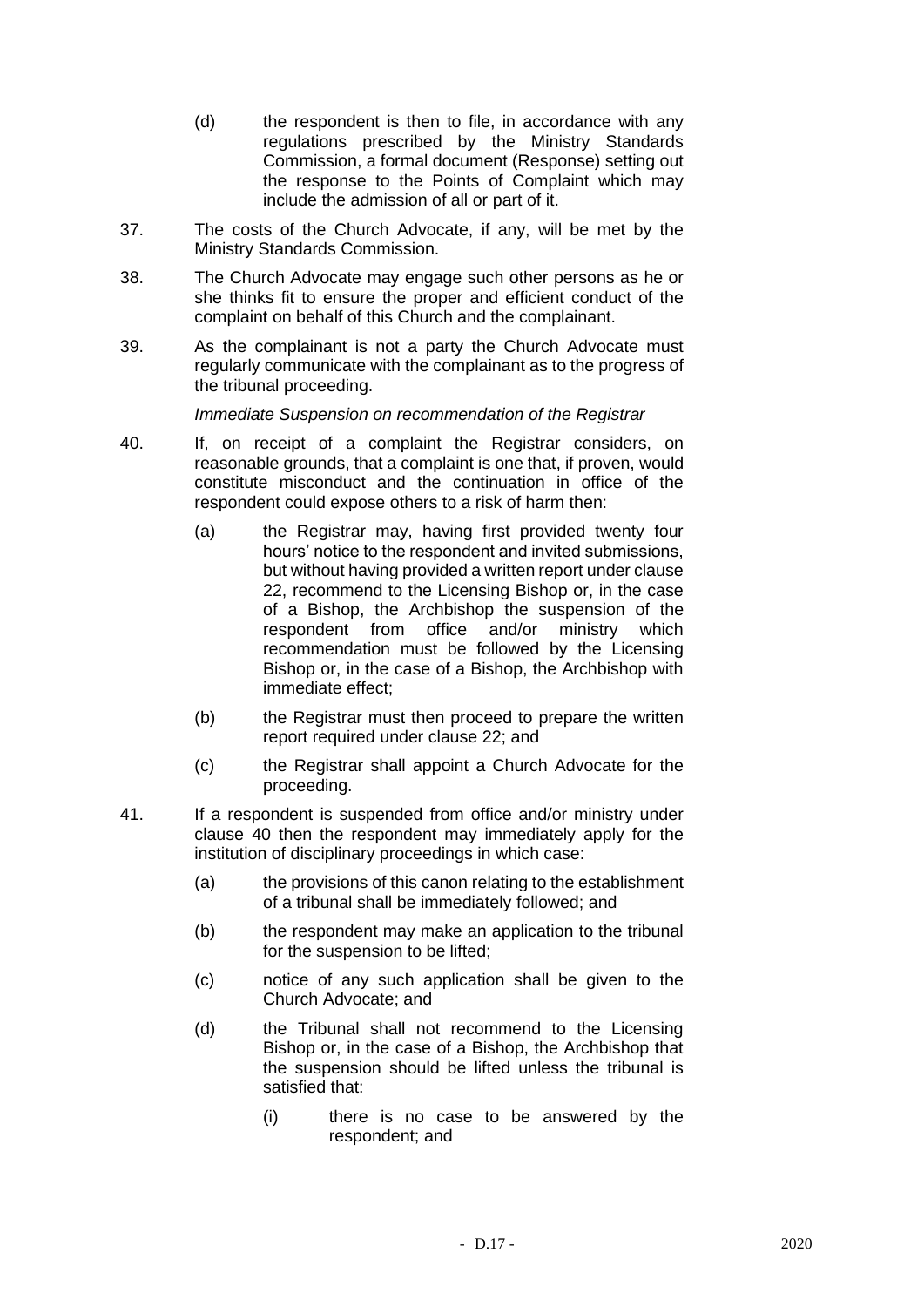- (ii) there is no appreciable risk that continuation in office and/or ministry could expose others to the risk of harm or could adversely affect the public reputation of this Church;
- (e) the Licensing Bishop or, in the case of a Bishop, the Archbishop shall follow the recommendation of the Tribunal relating to the lifting of suspension.

## *Application for suspension*

- 42. On the institution of a disciplinary proceeding the Church Advocate may apply to the tribunal for the respondent to be suspended from office and/or ministry pending a final determination.
- 43. Notice of any such application must be given to the respondent.
- 44. The tribunal must recommend suspension to the Licensing Bishop or, in the case of a Bishop, the Archbishop if satisfied that:
	- (a) there is a case to be answered by the respondent; and
	- (b) there is an appreciable risk that continuation in office and/or ministry would expose others to the risk of harm or would adversely affect the Ministry of this Church.
- 45. The tribunal may recommend any conditions to be attached to the suspension from office and/or ministry of the respondent and may also recommend the continuation of the respondent in office and/or ministry on certain conditions.
- 46. The Licensing Bishop or, in the case of a Bishop, the Archbishop must follow the recommendation of the tribunal relating to suspension.
- 47. During such suspension the Minister will not be deprived of any stipend or emoluments associated with the Minister's office.
- 48. Any determination and recommendation of the tribunal to suspend a Minister or Office Bearer may be appealed under Part F of this canon.

### *The tribunal*

- 49. Any tribunal constituted under this Part shall be of three people including:
	- (a) one Ordained Minister;
	- (b) one lay member of this Church; and
	- (c) one person, who shall be the chair of the tribunal, who is a member of this Church who has been enrolled as a barrister or solicitor of the High Court of New Zealand of not less than seven years standing or who holds similar qualifications and experience in any of the legal jurisdictions in the Diocese of Polynesia.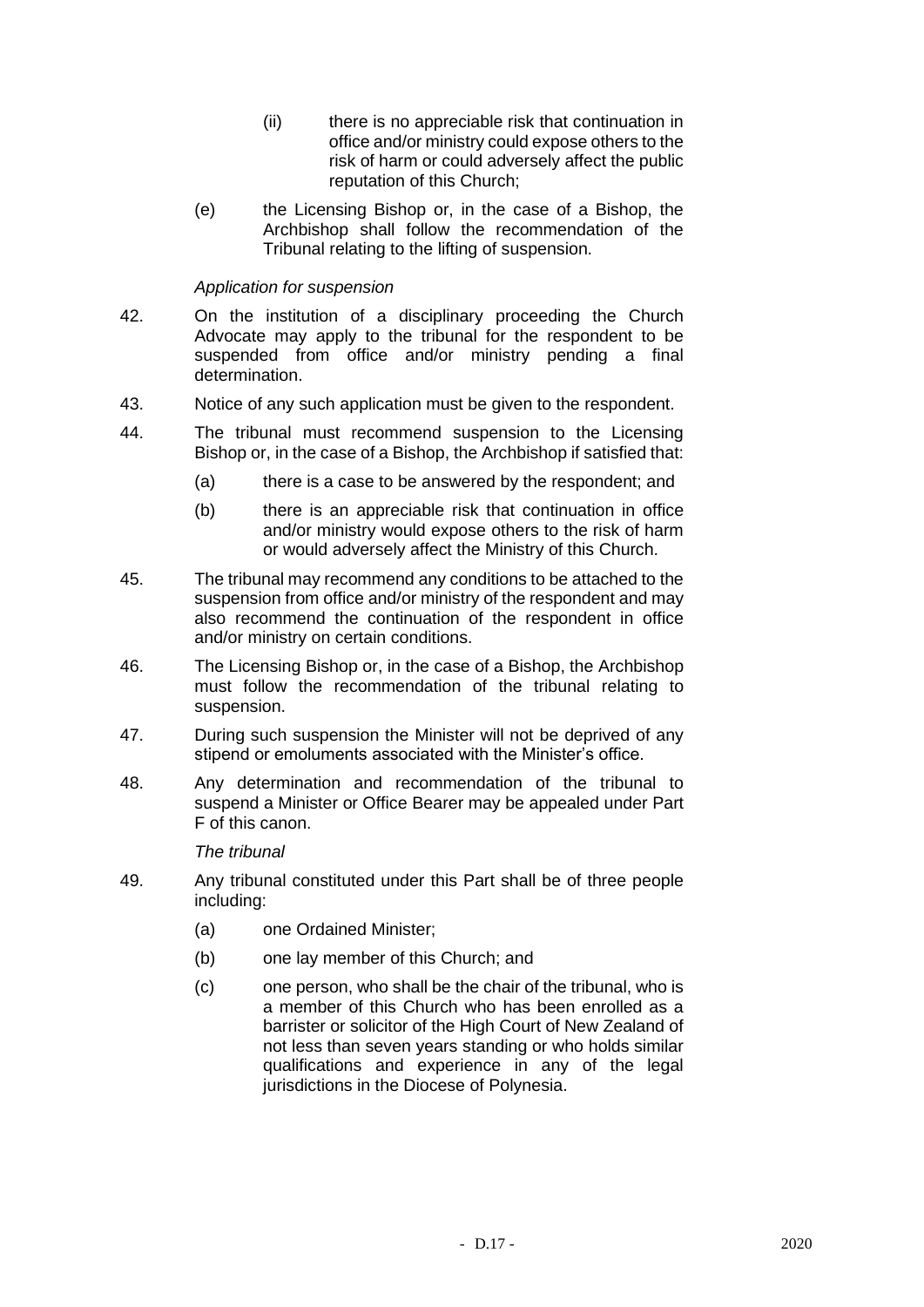- 50. At least one of the members of any tribunal constituted under this Part shall reside in the Episcopal Unit of the Licensing Bishop but no one shall be a member of a tribunal who might reasonably be apprehended to be biased.
- 51. In any proceeding before any tribunal constituted under this Part:
	- (a) the tribunal may receive any evidence it thinks fit whether it would otherwise be admissible in a court or not;
	- (b) the standard of proof to be applied by the tribunal shall be that of proof on the balance of probabilities;
	- (c) the determination of any matter before the tribunal must be according to the opinion of the majority of the members of the tribunal and include reasons for the determination;
	- (d) any hearing shall be in private, except that the tribunal, if satisfied that it is in the interests of justice so to do may direct that the hearing shall be in public in which case the tribunal may, during any part of the proceeding, exclude such person or persons as it may determine; and
	- (e) the tribunal may, in considering or determining any question of law before it (including any issues as to the meaning of Canons and regulations of this Church) have regard to prior decisions of any tribunal and shall follow any decision of an Appeal Tribunal on that question of law;
	- (f) the tribunal may have regard to prior decisions of any tribunal and shall follow any decision of an Appeal Tribunal on the question of what outcome is appropriate in light of the misconduct as found.
- 52. The costs of any tribunal constituted under this Part will be met by the Ministry Standards Commission subject to any regulations relating to filing fees and cost orders made by the Ministry Standards Commission.

## *Outcomes where misconduct is found*

53. Where a tribunal determines there has been misconduct then the tribunal may not proceed to recommending an outcome without having first sought submissions from the Licensing Bishop or, in the case of a Bishop, the Archbishop on an outcome, having provided the opportunity for any party to make submissions as to the outcome and having provided the opportunity to the complainant to provide information on the effect of the misconduct on him or her.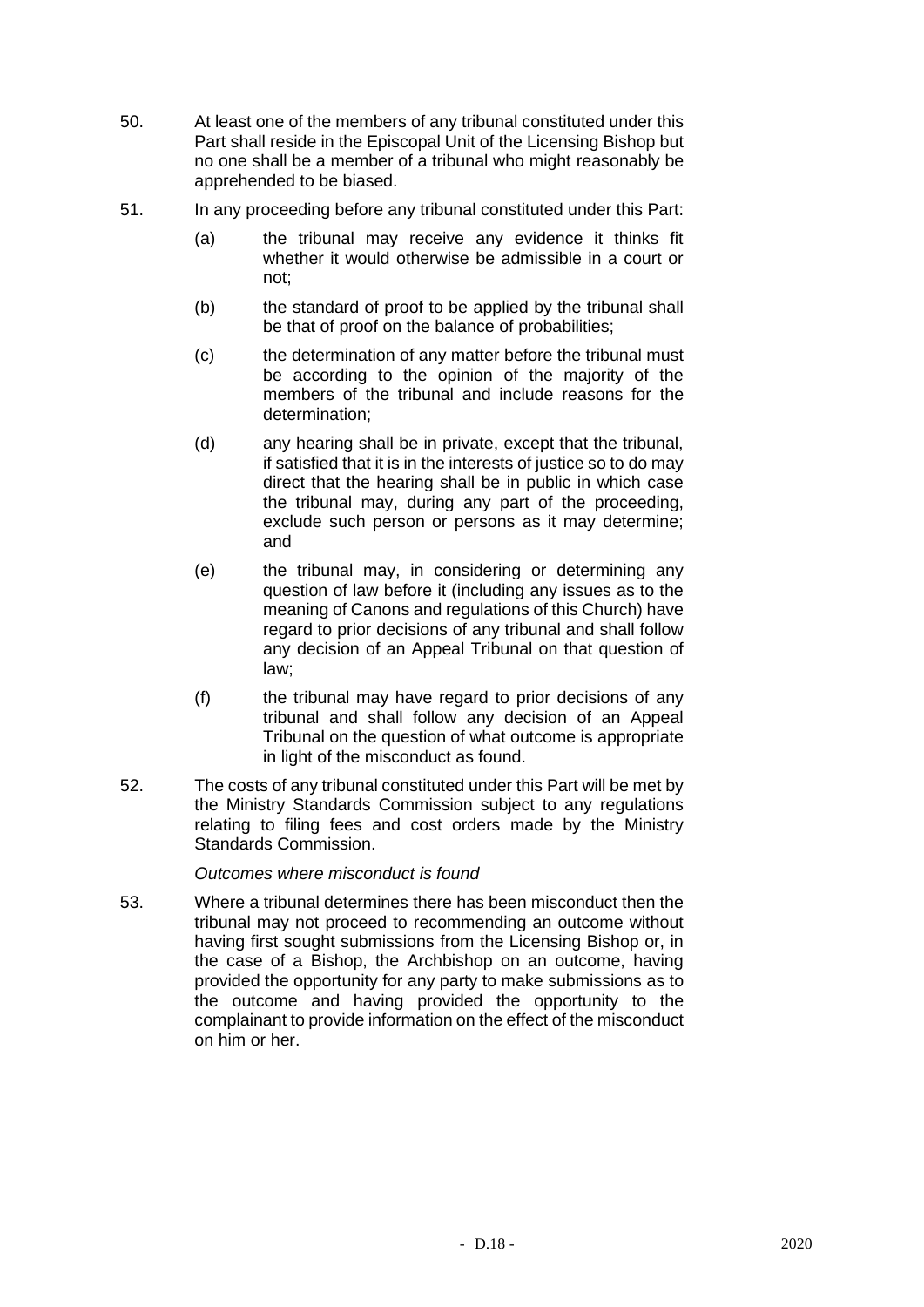- 54. Where the tribunal determines there has been misconduct then the tribunal may recommend to the Licensing Bishop or, in the case of a Bishop, the Archbishop one of the following outcomes having considered prior authorities and also tikanga considerations:
	- (a) admonition which will be delivered by the Licensing Bishop or, in the case of a Bishop, the Archbishop and may be in the form of a formal written order or injunction which for an Ordained Minister must be entered in the record of that Ordained Minister and may be delivered in public or in private as the Licensing Bishop or, in the case of a Bishop, the Archbishop may determine;
	- (b) suspension from the exercise of Ministry or office for the extent and duration considered appropriate by the tribunal which may include suspension of the whole or part of any stipend;
	- (c) deprivation of office or ministry making the respondent incapable of holding any office or Ministry or performing any function in any Episcopal Unit of this Church for the extent and duration considered appropriate by the tribunal at the end of which period restoration may occur;
	- (d) deposition from the exercise of ordained ministry including all the consequences of deprivation and meaning the permanent taking away of the right to perform the duties of every office for which Holy Orders are required, and ineligibility for re-election or reappointment to that office, or any other office in this Church.
- 55. Any of the outcomes set out at 54(a) to (c) may include a process of reconciliation carried out in accordance with the principles of the relevant Tikanga.
- 56. Any of the outcomes under 54(a) to (c) may include a requirement that the respondent undertake further training or counselling or other steps, including such training counselling or other steps as a precondition of continuation or restoration of license.
- 57. Any of the outcomes under 54(a) to (c) may include limitations on the sorts of ministry to be permitted in the future.
- 58. The Licensing Bishop or, in the case of a Bishop, the Archbishop shall impose the outcome recommended by the tribunal.
- 59. Where suspension is imposed the Licensing Bishop must give written notice to ministry units in that Episcopal Unit and advise all Licensing Bishops in this Church.
- 60. Where deprivation or deposition of office or Ministry is imposed the Bishop shall give written notice to ministry units in that Episcopal Unit and advise all Licensing Bishops in this Church and all Primates of the Anglican Communion.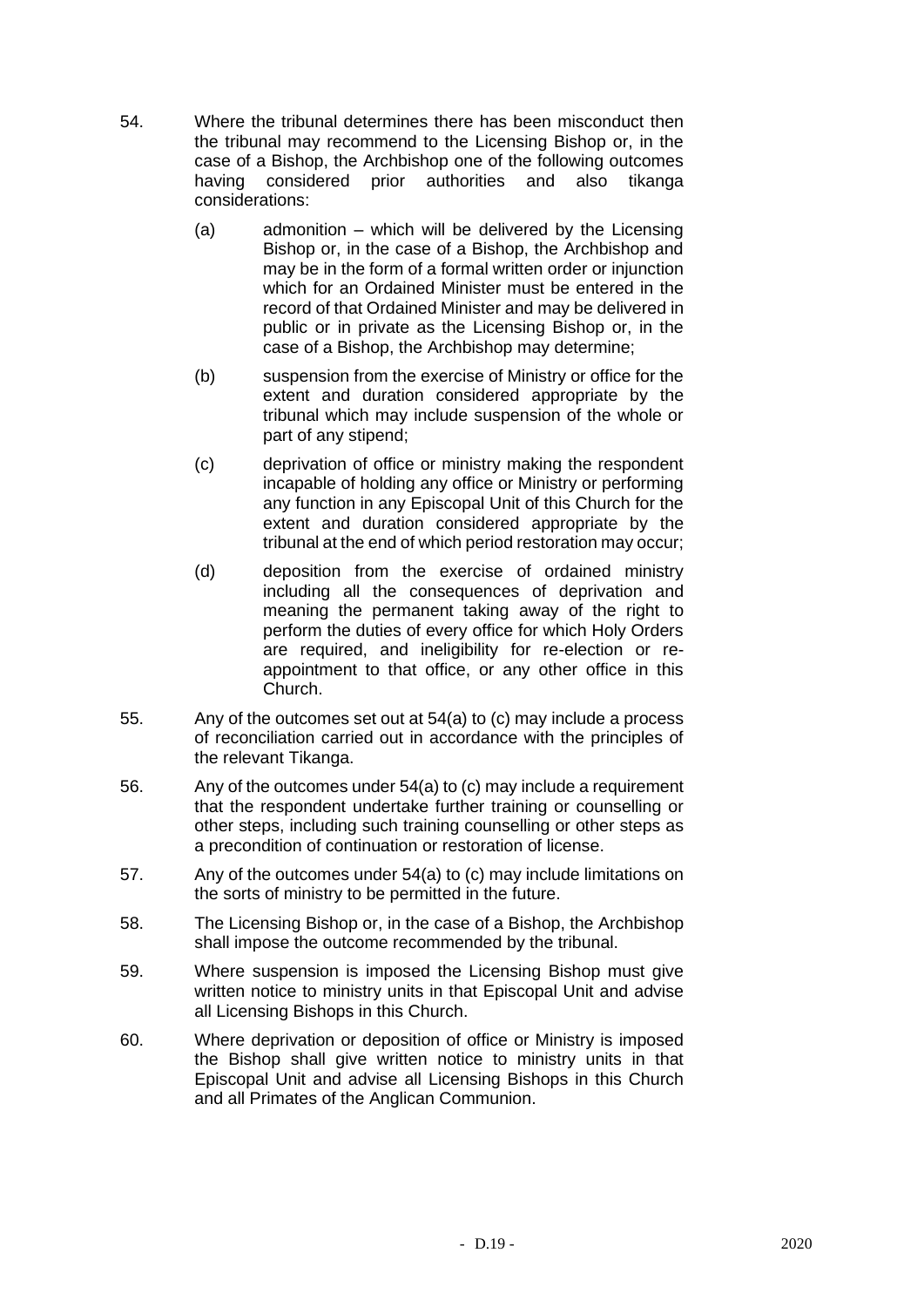*Tribunal findings and publication*

- 61. The tribunal shall report its determination and the reasons for it in writing to:
	- (a) the Chair of the Ministry Standards Commission;
	- (b) the Registrar;
	- (c) the Licensing Bishop or, in the case of a Bishop, the Archbishop;
	- (d) the complainant; and
	- (e) the respondent.
- 62. The determination of the tribunal and reasons for it shall be made public by the Commission after the expiry of the appeal period at clause 68 unless the tribunal is satisfied that such publication would:
	- (a) cause extreme hardship to the respondent; or
	- (b) cause undue hardship to the complainant, or any person connected with him or her or them or with the respondent; or
	- (c) create a real risk of prejudice to any other civil or criminal proceeding then underway; or
	- (d) endanger the safety of any person; or
	- (e) lead to the identification of a person whose name is suppressed by order or by law; or
	- (f) prejudice the maintenance of the law of New Zealand or any of legal jurisdictions in the Diocese of Polynesia or internal Church discipline, including the prevention, investigation, and detection of offences in which case the tribunal may order the suppression of the names of the complainant or the respondent or any evidence or submissions put before it.
- 63. Neither the name of the complainant nor any information which may reasonably lead to the identification of the complainant shall be made public in the absence of a request from the complainant.
- 64. If there is an appeal the findings and recommendations arising therefrom must not be made public before the appeal is determined.
- 65. Subject to any suppression orders made pursuant to clause 62, and in addition to any other requirements for notification;
	- (a) the findings and recommendations of any tribunal shall be published by the Ministry Standards Commission; and
	- (b) the Registrar will maintain a database containing the written record of the findings and recommendations of any tribunal which shall: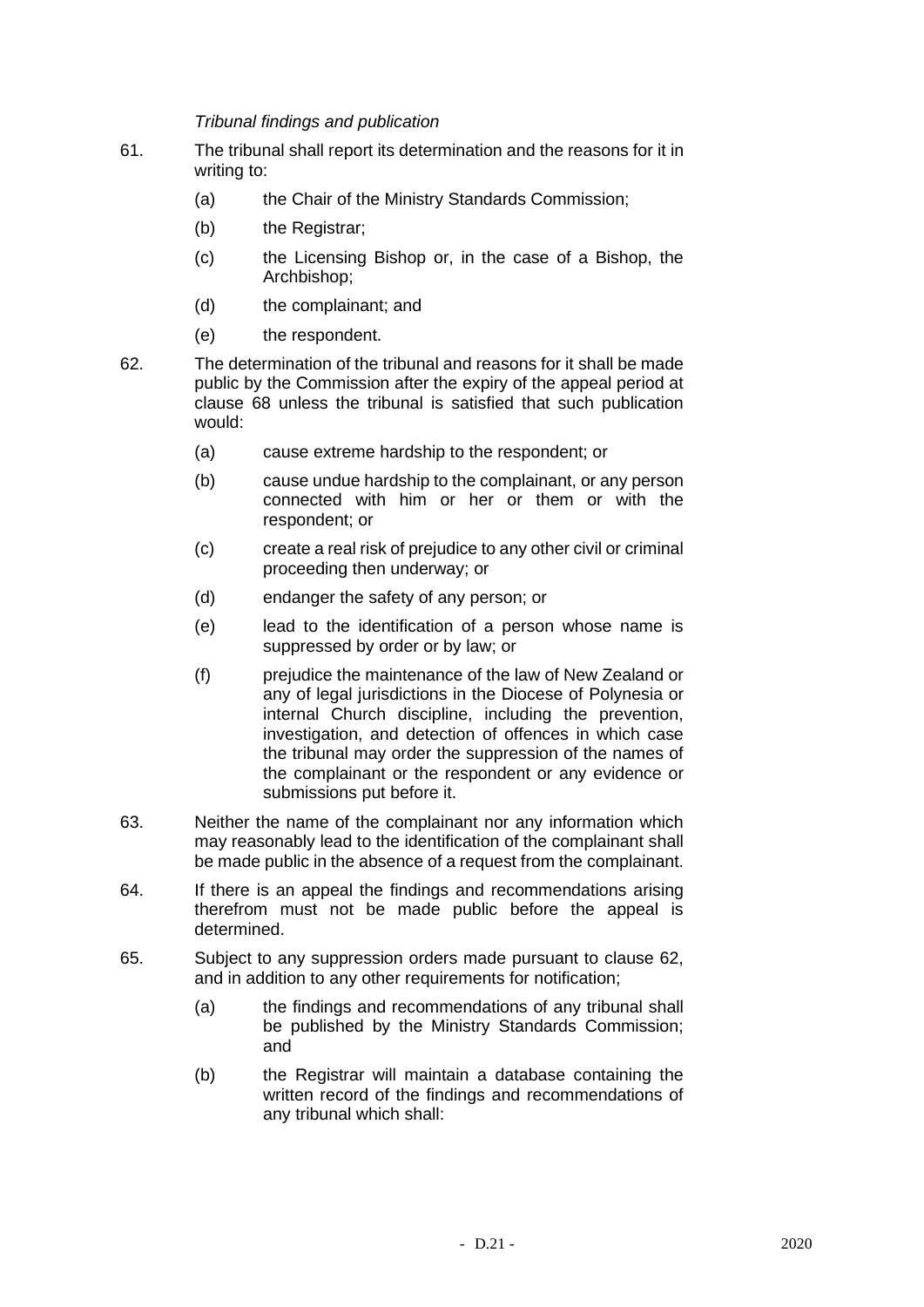- (i) be accessible to the public including on the website of this Church or other digital platform;
- (ii) be available for access by any Church tribunal under this Title D for the purposes of considering any question of law or what outcome it is appropriate to recommend in light of the misconduct found.
- 66. The findings and outcome of any tribunal shall be recorded on the respondent's file.

# **PART F - APPEALS**

- 67. Subject to the provisions of this part where a tribunal has provided a determination and a recommended outcome in writing then:
	- (a) the respondent may appeal on a question of law or fact; and
	- (b) the Church Advocate may appeal only on a question of law.

There shall be no appeal from any interlocutory decision of a tribunal, which is final.

- 68. Any appeal must be filed with the Appeal Tribunal within 20 working days of the determination of the Tribunal appealed from.
- 69. Any person may make an application to the Appeal Tribunal at any time for a Special Appeal either to re-open a disciplinary proceeding which has already been determined, or to commence a fresh proceeding, or to introduce new evidence in a complaint proceeding which is before a Tribunal or an Appeal Tribunal. Notwithstanding clauses 14 and 15, the Appeal Tribunal may admit further evidence or give such directions as it thinks fit to admit further evidence which is fresh, credible and cogent. Evidence is fresh only where it could not, with reasonable diligence, have been produced at the time a complaint procedure was or could have been heard. The power given to the Appeal Tribunal by this clause is available only in circumstances which the Appeal Tribunal finds are exceptional and compelling. The Appeal Tribunal shall make such further directions for the proceeding to be remitted to a Tribunal, or otherwise, and for the hearing of the proceeding, as it thinks fit.
- 70. Any such appeal will be heard by the Appeal Tribunal.
- 71. The Appeal Tribunal for appeals consists of three members including:
	- (a) the Provincial Chancellor (or his or her nominee) who shall be the Chair of the Appeal Tribunal;
	- (b) the Primate / te Pīhopa Mātāmua of this Church (or where there is more than one then one of them chosen by themselves); and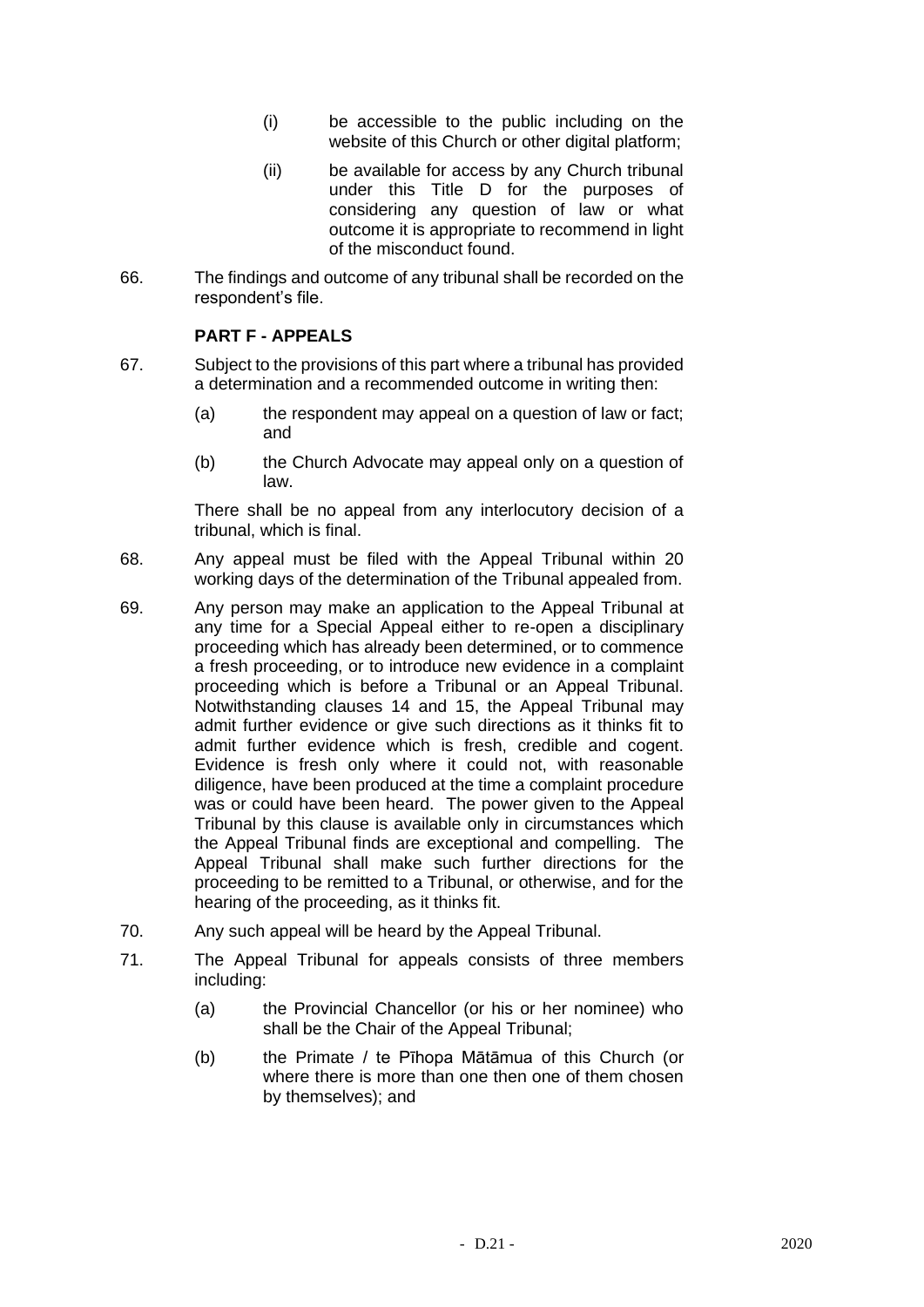- (c) a member of the Judicial Committee who is not of the same house as the Chair of the Appeal Tribunal who is appointed by the Chair of the Appeal Tribunal for the particular appeal.
- 72. No one shall be a member of the Appeal Tribunal who might reasonably be apprehended to be biased.
- 73. Every notice of appeal must specify the findings or determination or part of the findings or determination appealed from and the grounds of the appeal which grounds shall be specified with such reasonable particularity as to give full advice both to the Appeal Tribunal and the other parties of the issues involved.
- 74. The Ministry Standards Commission will prescribe regulations for the rules of giving notice of appeal and every appeal must conform to those rules.
- 75. On any appeal to the Appeal Tribunal against findings of a tribunal under this Canon the Appeal Tribunal has all the powers of the Tribunal of first instance and may confirm, modify or reverse the findings appealed against.
- 76. The Appeal Tribunal may only consider issues explanations and facts other than those placed before the Tribunal if it is satisfied that they may be relevant to the determination made by the Tribunal and is satisfied by the party seeking to introduce them that party could not by exercise of reasonable diligence have placed them before the tribunal, and that because of exceptional circumstances it is fair to consider them.
- 77. The Appeal Tribunal may, in considering or determining any question of law before it or what outcome should be recommended in light of the misconduct found, have regard to prior decisions of any Tribunal or Appeal Tribunal on that question of law.
- 78. The Appeal Tribunal in hearing any appeal may regulate its own procedures consistent with this Title D and any regulations prescribed by the Ministry Standards Commission.
- 79. The Appeal Tribunal must report its determination and the reasons for it in writing to:
	- (a) the Chair of the Ministry Standards Commission;
	- (b) the Registrar:
	- (c) the Licensing Bishop or, in the case of a Bishop, the Archbishop;
	- (d) the complainant; and
	- (e) the respondent.
- 80. The determinations of the Appeal Tribunal must be made public in accordance with clause 82 unless the Appeal Tribunal is satisfied that such publication would:
	- (a) cause extreme hardship to the respondent; or